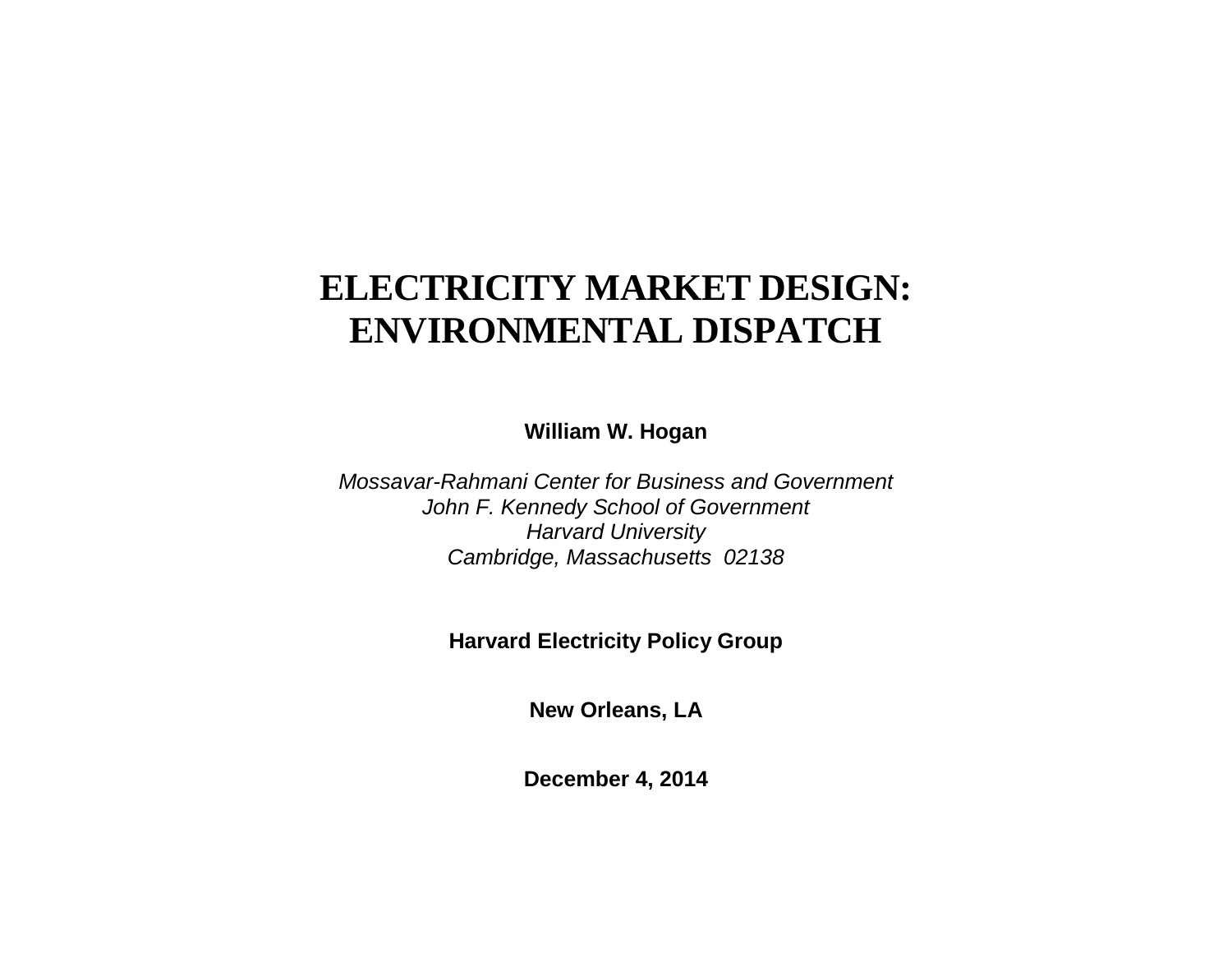**Although there is significant uncertainty, the estimates from the U.S. government imply a substantial social cost of carbon dioxide (\$/ton CO2) that is not internalized in the market.**



Regulatory Impact Analysis - Under Executive Interagency Working Group on Social Cost of Carbon. (2013). Technical Update of the Social Cost of Carbon for Order 12866, p. 14.

**The EPA Clean Power Plan seeks to apply a carbon policy within the framework of Clean Air Act authority applied to existing fossil fuel electricity generation.**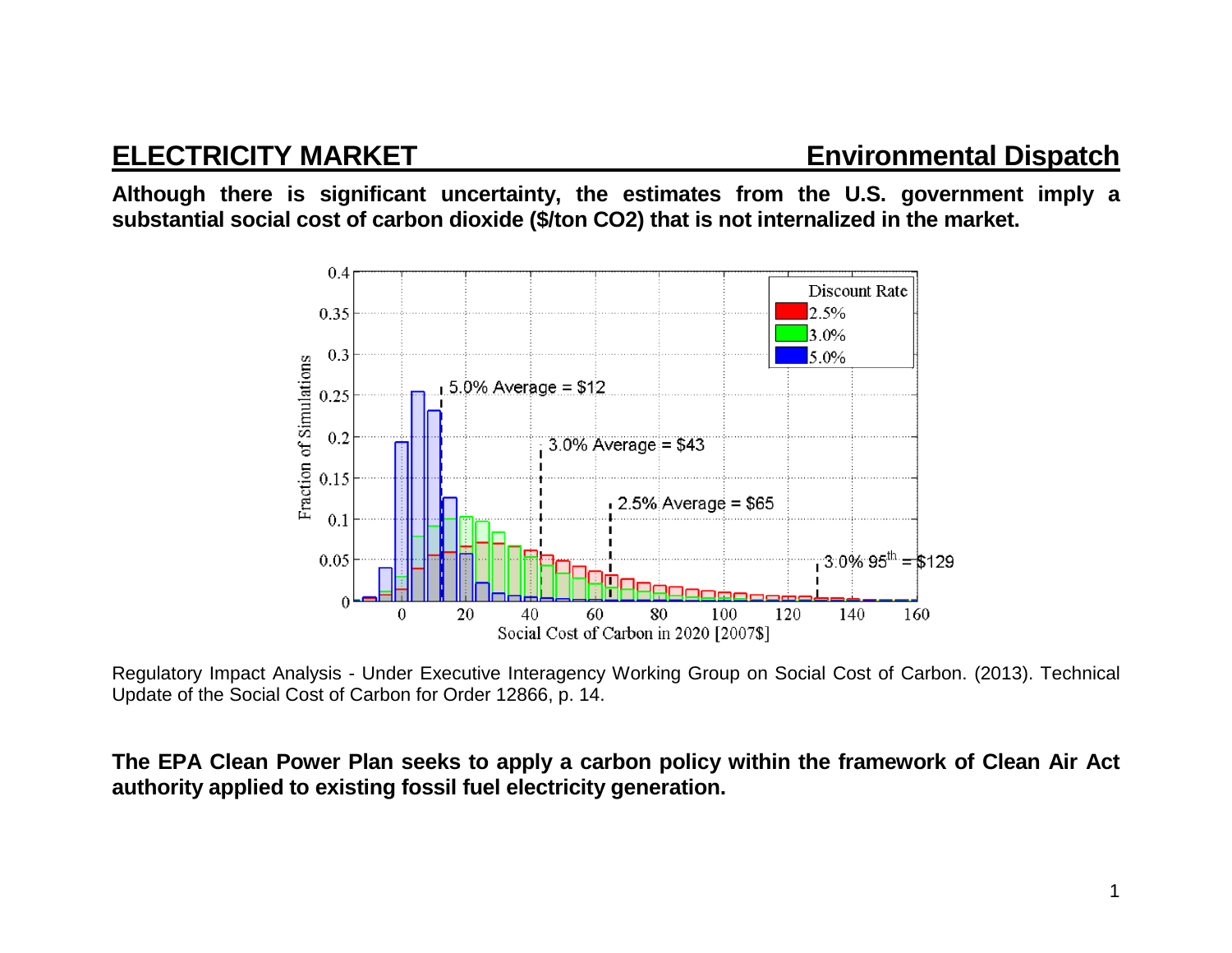## **ELECTRICITY MARKET Environmental Dispatch**

**EPA's Clean Power Plan (CPP) under Sec 111(d) envisions four building blocks, including changing the dispatch of Electricity Generating Units (EGUs). There is confusion about what this means.**

"Overall, the BSER proposed here is based on a range of measures that fall into four main categories, or ''building blocks,'' which comprise improved operations at EGUs, dispatching lower-emitting EGUs and zero-emitting energy sources, and end use energy efficiency."

Environmental Protection Agency, "Carbon Pollution Emission Guidelines for Existing Stationary Sources: Electric Utility Generating Units; Proposed Rule," 40 CFR Part 60, June 18, 2014, p. 34835.

The Clean Power Plan analysis utilizes EPA's "Integrated Planning Model (IPM) … a multi-regional, dynamic, deterministic linear programming model of the U.S. electric power sector. It provides forecasts of least cost capacity expansion, electricity dispatch, and emission control strategies while meeting energy demand and environmental, transmission, dispatch, and reliability constraints." This is a zonal model built on load duration curves and inter-zonal transmission limits. IPM cannot replicate the impact of transmission constraints in actual dispatch operations. [\(http://www.epa.gov/airmarkt/progsregs/epa-ipm/BaseCasev513.html\)](http://www.epa.gov/airmarkt/progsregs/epa-ipm/BaseCasev513.html)

"EPA recognizes that the word "dispatch" can be used to describe how balancing authorities conduct realtime selection of specific generation (supply) to meet load (demand), on an hourly or even 15-minute basis. In the context of the proposed CPP and in this [Technical Support Document], the word "dispatch" is intended to refer to broader patterns of generation across different generating technologies over longer periods of time, in keeping with the compliance flexibilities afforded under this rule (e.g., where emission performance can be averaged over multiple years)."

U.S. Environmental Protection Agency, Office of Air and Radiation, "Translation of the Clean Power Plan Emission Rate-Based CO2 Goals to Mass-Based Equivalents," Technical Support Document (TSD) for Carbon Pollution Emission Guidelines for Existing Stationary Sources: Electric Utility Generating Units, Docket ID No. EPA-HQ-OAR-2013-0602, November 2014, footnote 6.

## **What does all this mean?**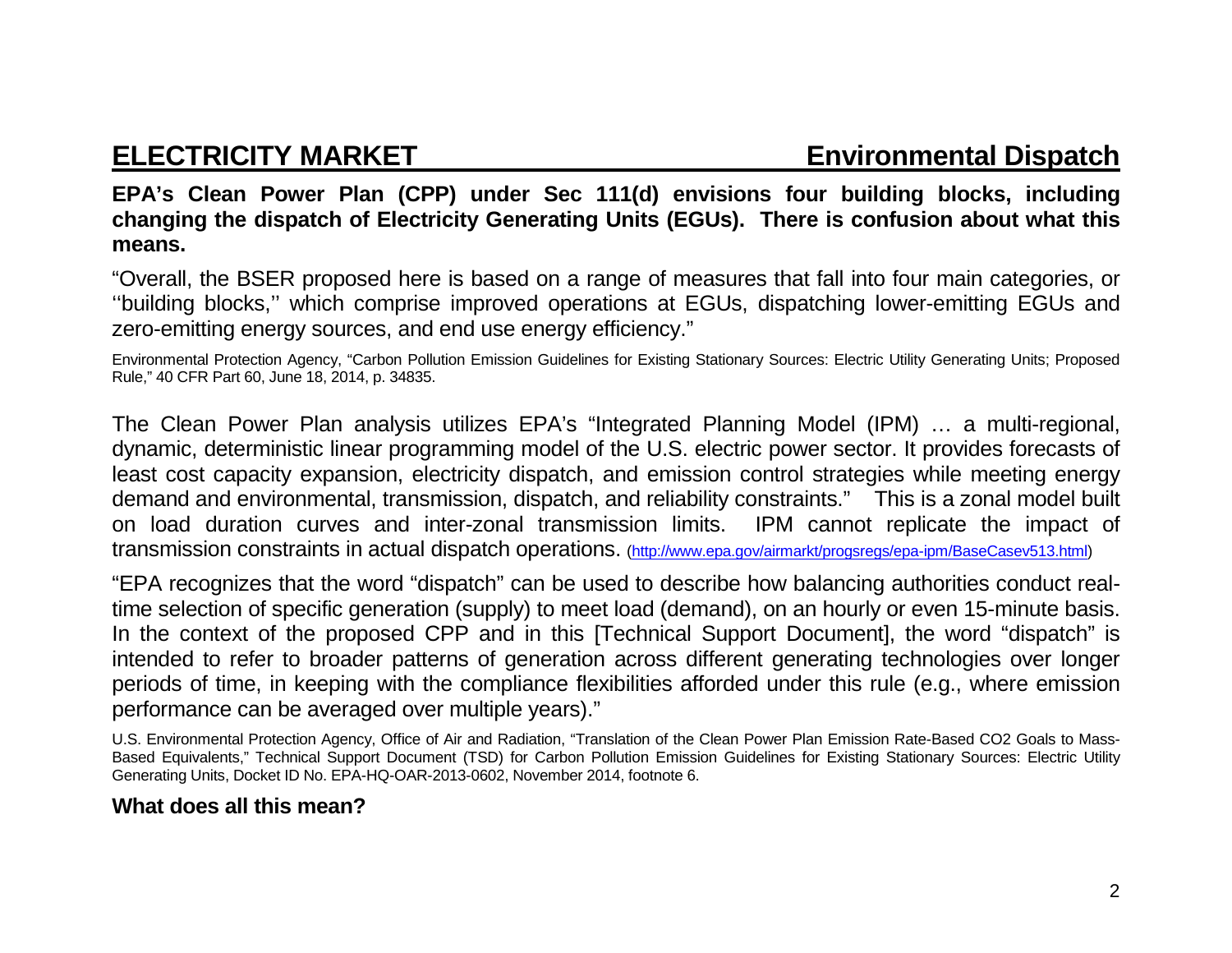## **ELECTRICITY MARKET A Consistent Framework**

**The example of successful central coordination, CRT, Regional Transmission Organization (RTO) Millennium Order (Order 2000) Standard Market Design (SMD) Notice of Proposed Rulemaking (NOPR), "Successful Market Design" provides a workable market framework that is working in places like New York, PJM in the Mid-Atlantic Region, New England, the Midwest, California, SPP, and Texas. This efficient market design is under (constant) attack.** 

"Locational marginal pricing (LMP) is the electricity spot pricing model that serves as the benchmark for market design – the textbook ideal that should be the target for policy makers. A trading arrangement based on LMP takes all relevant generation and transmission costs appropriately into account and hence supports optimal investments."(International Energy Agency, Tackling Investment Challenges in Power Generation in IEA Countries: Energy Market Experience, Paris, 2007, p. 16.)



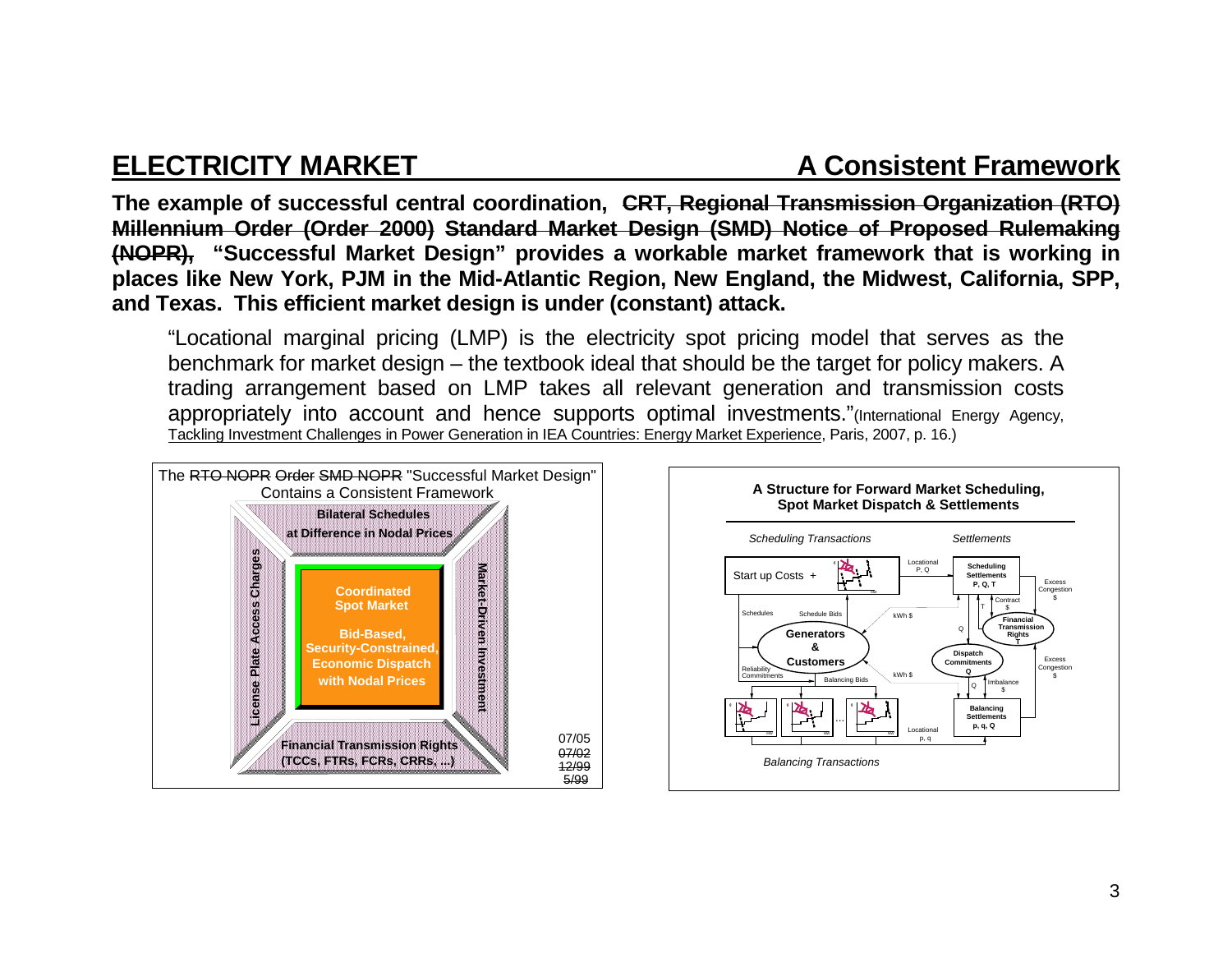**Why is this important? The basic structure of the organized electricity markets depends on the successful market design framework of economic dispatch and financial transmission rights.** 



This is the only model that can meet the tests of open access and non-discrimination. Anything that upsets this design will unravel the wholesale electricity market.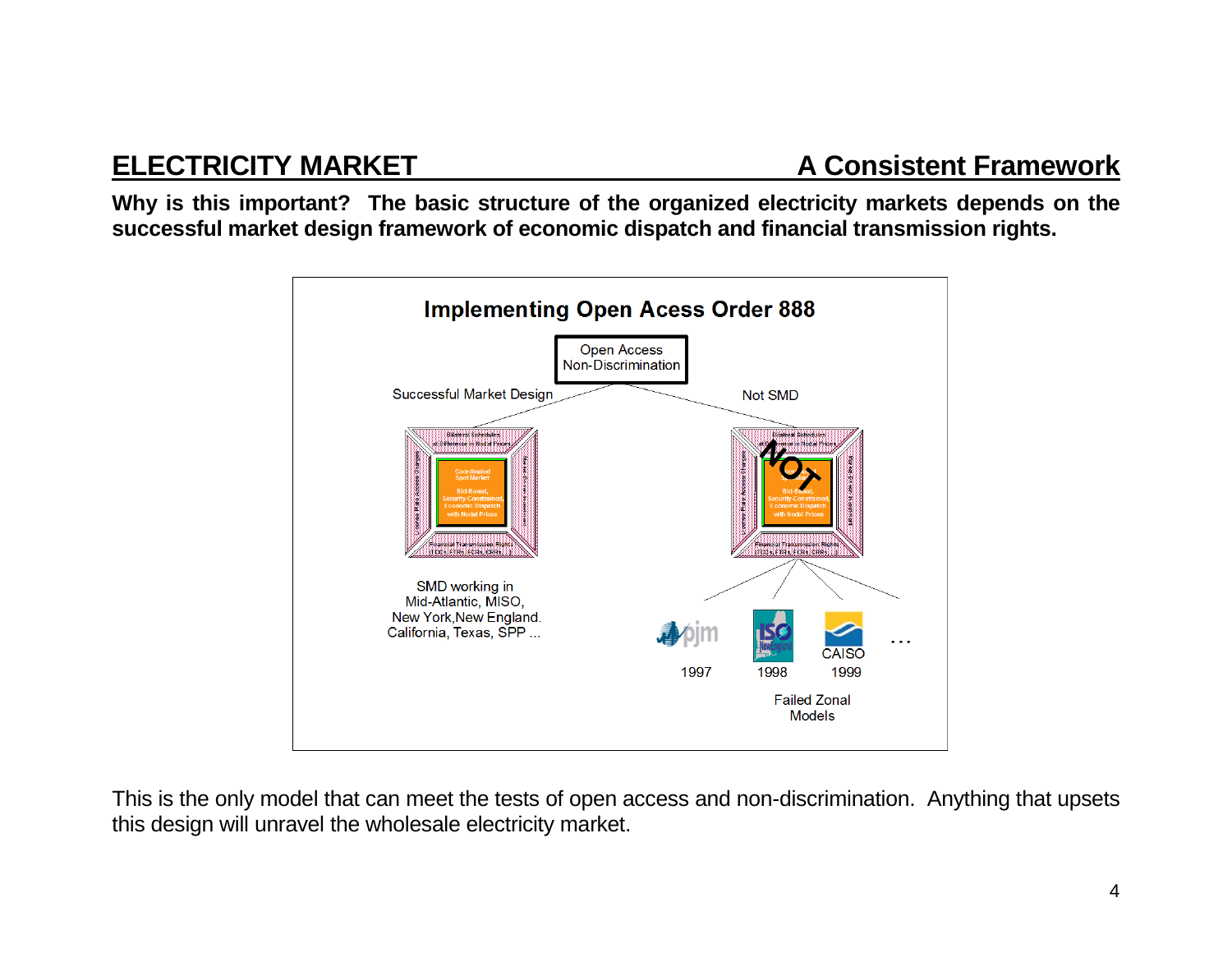**ELECTRICITY MARKET Environmental Dispatch**

**Mechanisms that put a price on carbon will change the environmental footprint of economic dispatch.**

- **Carbon Tax.** The most direct means. The tax becomes part of the marginal cost for carbon emitting plants. There is a seamless integration with short-run economic dispatch.
- **Cap and Trade.** An indirect approach. If the cap and trade system allows for banking and borrowing over any reasonably extended period, the current price of permits operates like a carbon tax. There can be a seamless integration with economic dispatch.
	- o **Regional Greenhouse Gas Initiative (RGGI).**
	- o **CARB and CAISO-Pacificorp Energy Imbalance Market.**

**EPA acknowledges the importance of pricing carbon:** "… there are a number of different ways that states can design programs that achieve required reductions while working within existing market mechanisms used to dispatch power effectively in the short term and to ensure adequate capacity in the long term. These programs and programs for conventional pollutants, such as the Acid Rain Program under Title IV of the CAA, have *demonstrated that compliance with environmental programs can be monetized* such that it is factored into power sector economic decision making in ways that reduce the cost of controlling pollution, maintain electricity system reliability and work within the *least cost dispatching principles that are key to operation of our electric power grid***.** The proposal would also allow states to work together with individual companies on potential specific challenges. These and other flexibilities are discussed further in Section VIII of the preamble."

Environmental Protection Agency, "Carbon Pollution Emission Guidelines for Existing Stationary Sources: Electric Utility Generating Units; Proposed Rule," 40 CFR Part 60, June 18, 2014, p. 34834. (emphasis added)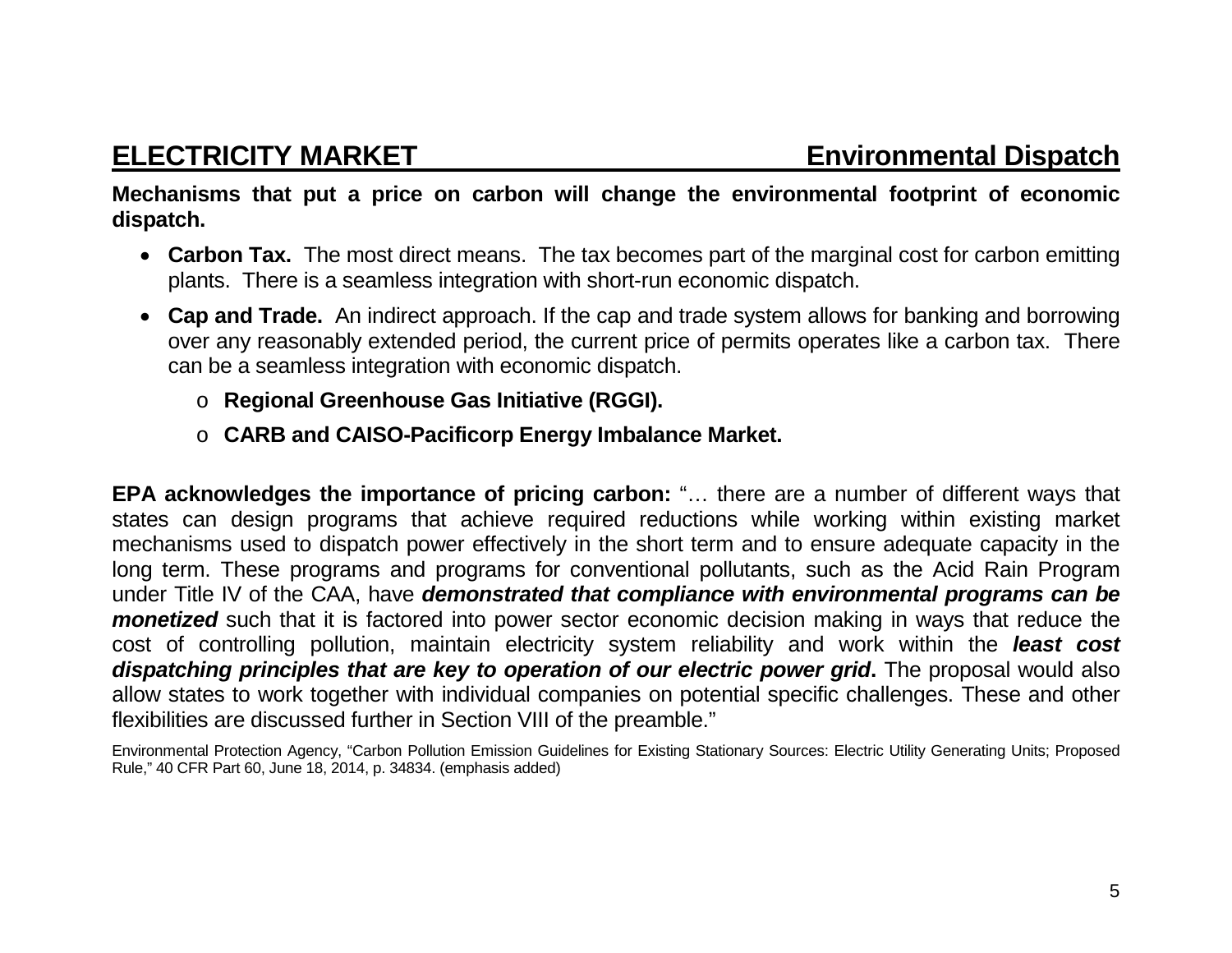**Pricing carbon is the only way to maintain integrity of the electricity market design. Failure to acknowledge this reality can lead to mistaken or unintended consequences. The EPA Clean Power Plan analysis proceeds as though economic dispatch is not central to the market.**

"Based on the analytic approach summarized above, the EPA has identified the following four principal categories—''building blocks''—of measures that provide the foundation of our BSER determination for CO2 emissions from existing EGUs:

1. Reducing the carbon intensity of generation at individual affected EGUs through heat rate improvements.

2. Reducing emissions from the most carbon-intensive affected EGUs in the amount that results from substituting generation at those EGUs with generation from less carbon-intensive affected EGUs (including NGCC units under construction).

3. Reducing emissions from affected EGUs in the amount that results from substituting generation at those EGUs with expanded low- or zero-carbon generation.

4. Reducing emissions from affected EGUs in the amount that results from the use of demand-side energy efficiency that reduces the amount of generation required."

Environmental Protection Agency, "Carbon Pollution Emission Guidelines for Existing Stationary Sources: Electric Utility Generating Units; Proposed Rule," 40 CFR Part 60, June 18, 2014, p. 34858.

Yet, real dispatch results may be different.

- **Improved efficiency for coal plants can result in more CO2 emissions.** (EPA p.34882)
- **Increased use of gas may substitute for other renewables or nuclear.**
- **New renewable plants may substitute for other renewables or nuclear.**
- **Energy efficiency can interact with grid congestion to cause higher CO2 emissions.**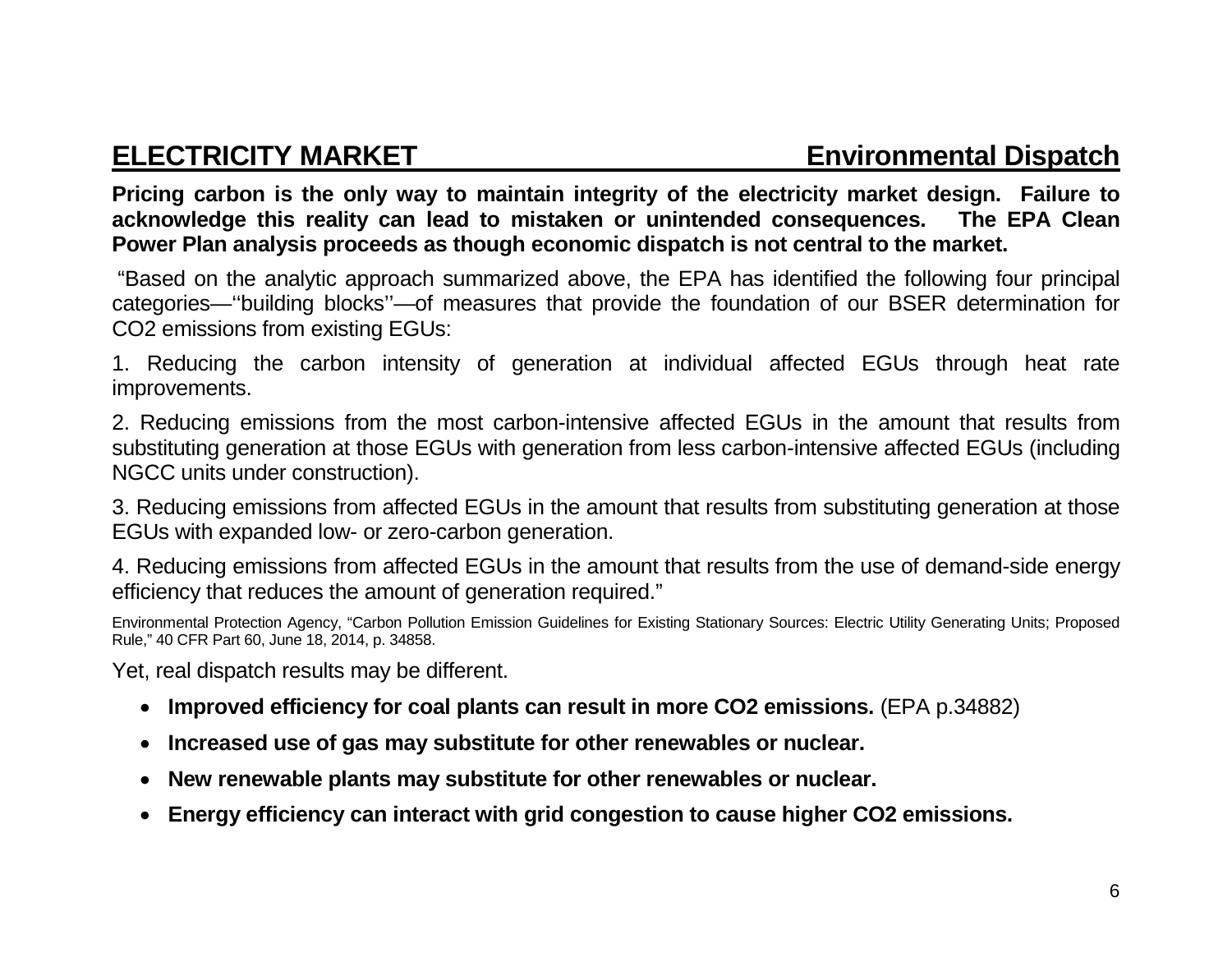**The PJM analysis of the Clean Power Plan confirms both the importance of pricing carbon and the surprising results of actual dispatch testing.**

- **PJM modeled everything by using a price on carbon.** The analysis included coordinated regional solutions and individual state solutions.
- **The result is uncertainty about the implied price of carbon.** The uncertainty is not related to the long-run climate factors driving uncertainty for the social cost of carbon.



Sotkiewicz, Paul and Muhsin Abdur-Rahman, "EPA's Clean Power Plan Proposal Review of PJM Analyses Preliminary Results," November 17, 2014, p.26, 36.

**With a well-designed carbon policy, all the options would produce the same price of carbon. These disparities signal trouble in electricity markets.**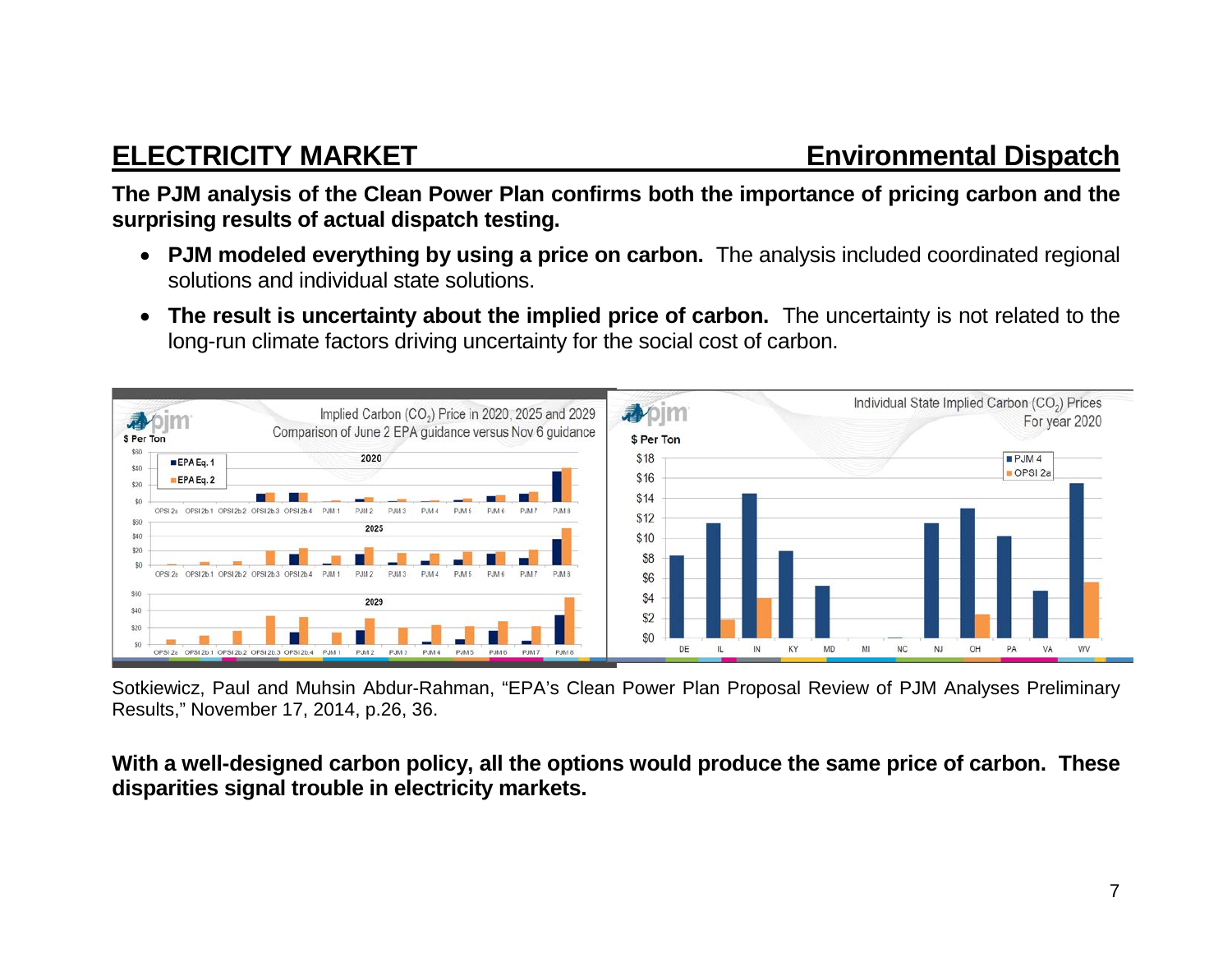**Why is this important? The Clean Power Plan embeds contradictions of the Clean Air Act, carbon policy, and a collision with electricity market design.** 

- **Wholesale power markets depend on the economic dispatch framework.**
- **Monetizing carbon is the key to meshing environmental goals and electricity market design.**
- **National carbon policy rejects a carbon tax (so far).**
- **EPAs Clean Power Plan does not require monetizing carbon.**
- **The Clean Power Plan proceeds with CAA supported rate-based standards and new ad hoc "building blocks" that are only loosely connected to the underlying social cost of carbon or the workings of electricity markets.**

**Will state implementation plans thread the needle to meet environmental goals?** 

**Will the necessary electricity market design survive the regulatory gauntlet?**

**Will environmental dispatch implementation create perverse outcomes and arbitrage opportunities?**

**Will the future be the RGGI or CARB-CAISO-Pacificorp models, meshing carbon pricing and economic dispatch? Or will the future repeat the fiasco of the California-Enron electricity market design that prohibited economic dispatch?**